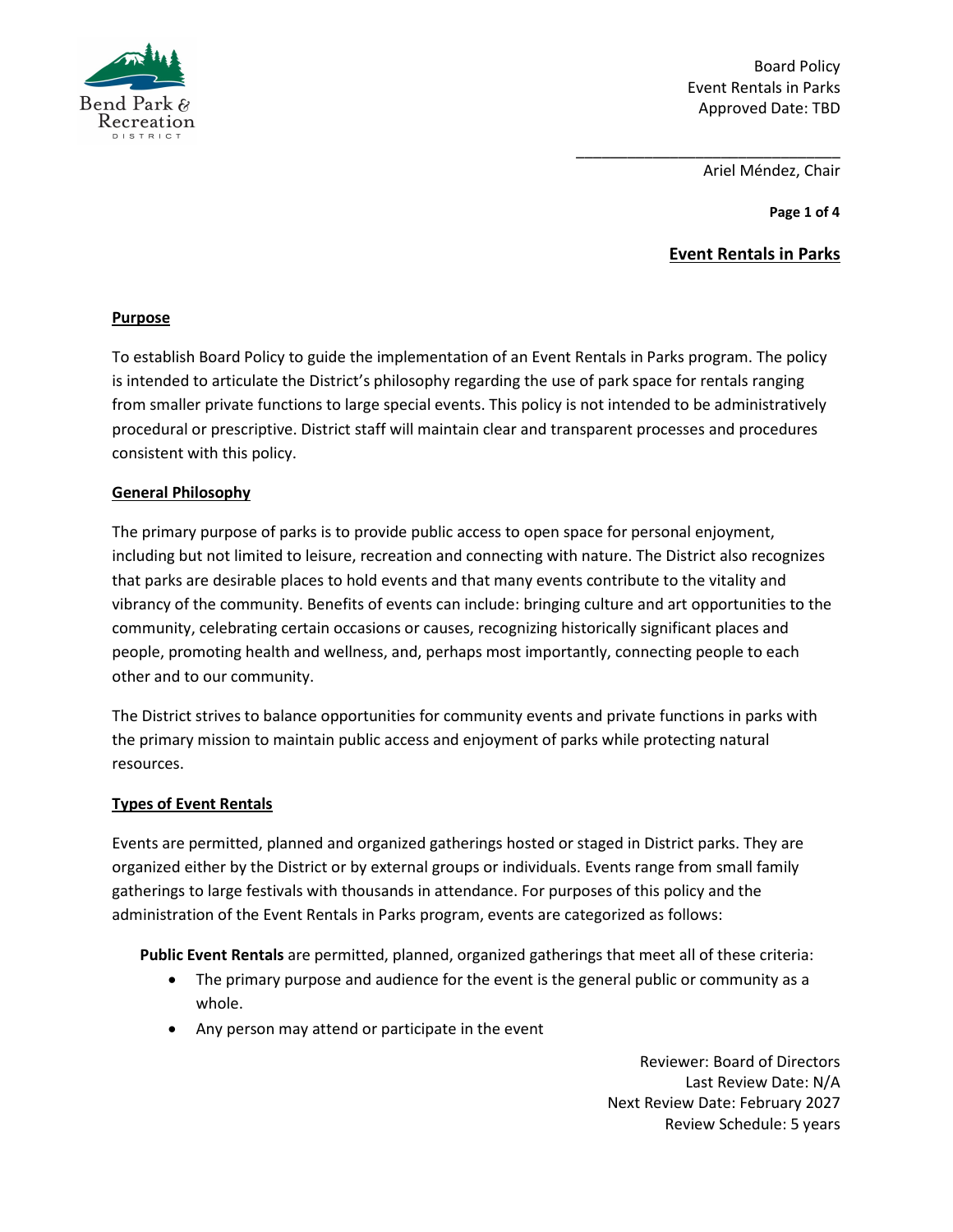- The event is promoted and advertised primarily to the broad community.
- Examples include: cultural events, community festivals, community athletic events

**Private Event Rentals** are permitted, planned, organized gatherings that meet any of these criteria:

- The primary purpose is for members of an organization or invited guests.
- The event is promoted and advertised primarily to a specific audience or group of people. Inviting or allowing the general public as spectators or guests does not make a mostly private event public.
- Examples include: company, church and organizational events, birthday parties, family reunions, picnic shelter rentals, sanctioned sports tournaments and athletic events.

**Open Access Events** do not require registration, fee or other requirements for attendance or participation.

**Limited Access Events** require registration, ticket, entry fee, membership or other requirements for attendance or participation.

**Pass-Through Events** are gatherings or events staged off of District property that need to pass through any District park or trail.

**Freedom of Expression Events** are gatherings protected by the First Amendment of the United States Constitution. They do not require amplified sound, electricity or staging such as tables, tents or vendors. They do not advertise for businesses, are not intended to generate revenue and are not otherwise commercial in nature.

#### **Policy Guidelines**

To meet a balance between primary park functions and events, some limitations on event use are necessary, including, but not limited to, the location, number, size and capacity of events. District staff will consider the following when developing event rental guidelines and evaluating event requests.

**Location** – Different parks are suitable for different types and sizes of events. Not all District parks are appropriate for event rentals and only a few select parks can accommodate large events.

**Number of Events** – The District may limit the number of events or event days at any given park to mitigate impacts on park users and neighbors, protect natural resources by providing necessary recovery time and more equitably distribute events throughout the community.

**Size/Event Footprint** – The District may limit the physical footprint and types of activities as part of an event to maintain public access and enjoyment concurrent with the event and to protect natural resources.

**Capacity** – The District may limit the number of attendees at an event due to infrastructure limitations, public safety, and impacts on public access, neighbors and natural resources.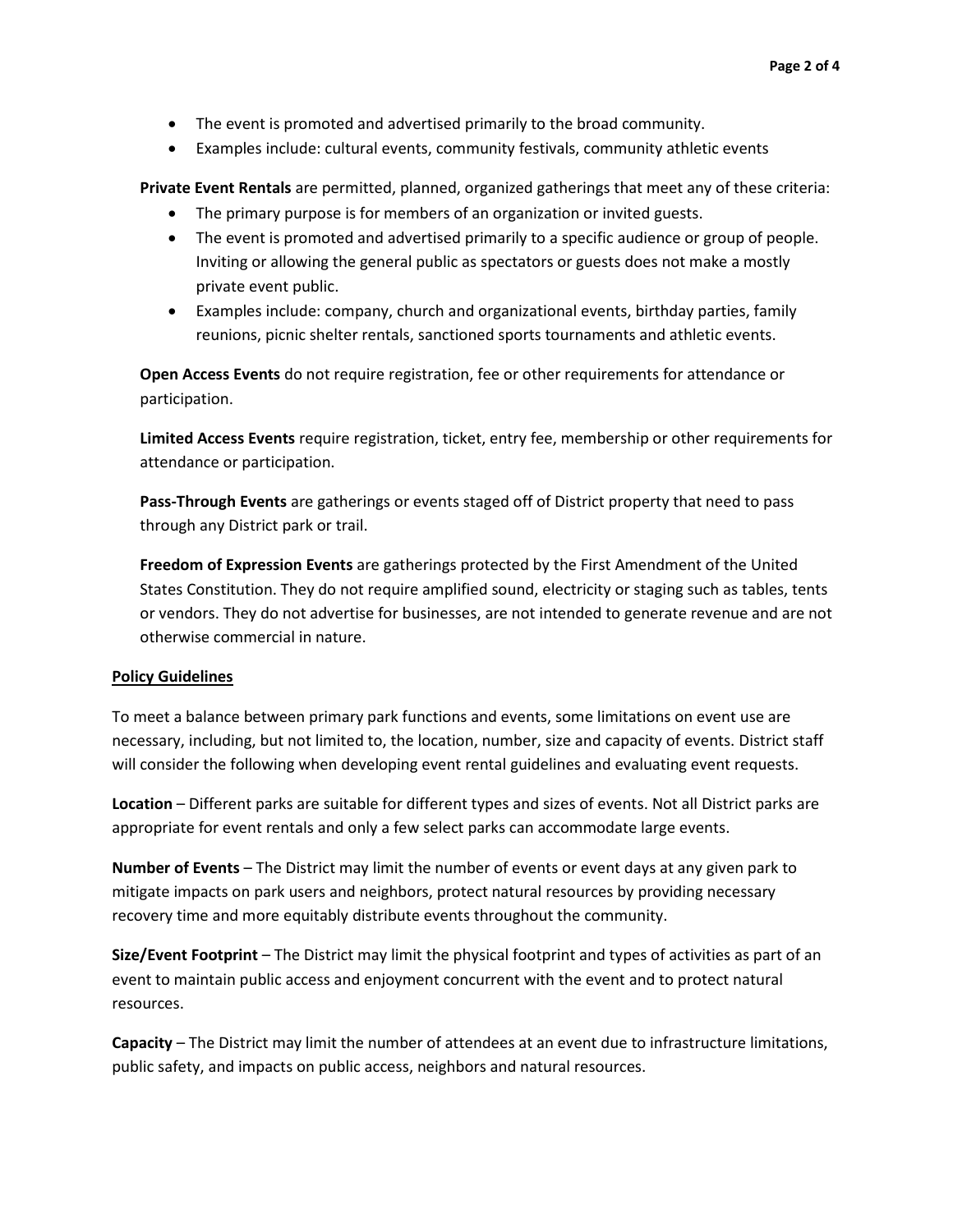### **Reservations and Permits**

All public and private event rentals require a permit obtained through the District reservation process. The District will maintain a clear and transparent reservation process for park rentals. The reservation and permit system is intended to ensure the suitability of the event, minimize potential conflicts and facilitate coordination between event organizers and District staff.

Applications will be reviewed to determine the availability and suitability of the event for the requested park based on the following criteria, including, but not limited to:

- Type and scope of event including expected number of attendees, planned activities, footprint and schedule including set-up and clean-up
- Infrastructure available to support the event, including parking, restrooms, water, electricity, stage, shelters, etc.
- Potential conflicts with other park users, events or programs
- Degree of impact on the park including to turf, trees, other landscaping, natural areas and facilities
- Level of impact on the neighborhood, including parking, traffic, noise and congestion
- Ability to receive approval of other stakeholders where required (City of Bend, Old Mill District, Bend-La Pine Schools)
- Event organizer's plan to manage the event and mitigate any impacts

District staff may approve a request as submitted, approve with modification or deny a request. Staff will strive to work collaboratively with event organizers and provide options wherever feasible but cannot guarantee that all requests can be accommodated. The District will have final approval of event logistics. Failure to adhere to the District's requested changes and approved logistics plan may result in event cancelation and denial of future applications.

If an event organizer disagrees with a decision, they may appeal the decision to the Executive Director. Appeals must be submitted in writing and will be responded to within ten business days. The Executive Director's decision is final.

## **Scheduling Priority**

When there are multiple event requests for the same parks and dates, or if there are more requests overall than can be approved, the District will use the following priority:

- 1. District Programs and Events
- 2. Public Event Rentals Open Access
- 3. Public Event Rentals Limited Access
- 4. Private Event Rentals

Prior year rentals receive first-to-use rights within their prioritization level if they comply with all applicable processes and guidelines.